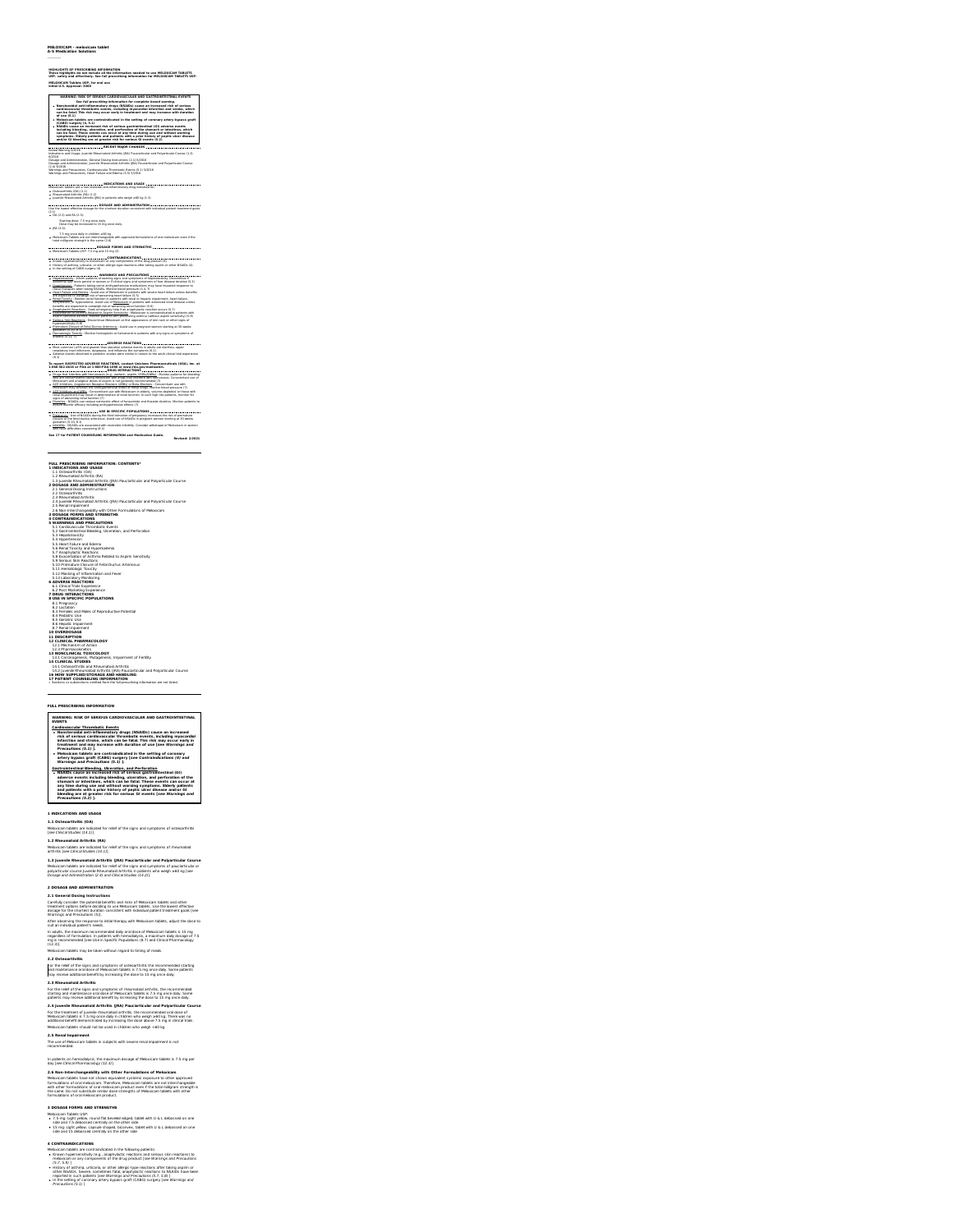**5 WARNINGS AND PRECAUTIONS 5.1 Cardiovascular Thrombotic Events**

Clinical trials of several COX-2 selective and nonselective NSADs of up to three years<br>duration have shown an increased risk of serious cardiovascular (CV) thrombotic<br>events, including myocardial infanction (M) and stroke,

 $\tilde{G}$  (distance Mesonwey, particular this formula condition of the final that is a state of the state. The state of the state of the state of the state of the state of the state of the state of the state of the state o

Two large, controled clinical trials of a COX-2 selective NSAID for the treatment of pain<br>the first 10-14 days following CABG surgery found an increased incidence of myocardial<br>infarction and stroke. NSAIDs are contraindic

Zeal All Engenis<br>College and the completion in the Damies Marional Registry have demonstrated that<br>College and the college and college and the college population of the first ends of twattents in the<br>College and college an

Avoid the use of Meloxicam in patients with a recent MI unless the benefits are expected<br>to outweigh the risk of recurrent CV thrombotic events. If Meloxicam is used in patients<br>with a recent MI. monitor patients for signs

3. 2 dimensional television (a la settema del matema del matematica del matematica estatentale del matematica del matematica del matematica del matematica del matematica del matematica del matematica del matematica del ma

Use the lowest effective dosage for the shortest possible diuration.<br>Avoid use in patients at higher risk unless benefits are expected to outweigh the<br>Avoid use in patients at higher risk unless benefits are expected to ou

therapy.<br>If a serious GI adverse event is suspected, promptly initiate evaluation and treatment,<br>and discontinue Meloxicam until a serious GI adverse event is ruled out.<br>In the setting of concombant use of low-dose aspirin

## **5.3 Hepatotoxicity**<br>Elivations of ALT or AST (three or more times the upper limit of normal (ULNI) have<br>been reported in approximately 1% of NSAID-treated patients in clinical trials. In addition,<br>rare, sometimes fatal, c

Elevations of ALT or AST (less than three times ULN) may occur in up to 15% of patients<br>treated with NSAIDs including meloxicam.

Inform pakients of the warming signs and symptoms of hepabtotoxichy (e.g., nausses,<br>Takipus, kehargy, diarrhea, pruntus, jaundice, right upper quadrant tendemess, and "flu-<br>Bad's symptoms). If clinical signs and symptoms c

**3. A hypertension**<br>In the most property in the state of the state of the most consideration of probability and the<br>Malenta Lakeya angles in the convention encyclos ACCI inhibitors, the based outlets, or<br>Plateriors Lakeya

**5.5 Heart Failure and Edema** The Coxib and traditional NSAID Trialists' Collaboration meta analysis of randomized

controllad trials demonstrated an approximately two-fold increase in hospitalizations for<br>heart fallure in COX-2 selective-treated patients and nonselective NSAID-treated patients<br>compared to placebo-treated patients. In a

Additionally, fluid retention and edema have been observed in some patients treated with<br>NSAIDs. Use of meloxicam may blunt the CV effects of several therapeutic agents used<br>to treat these medical conditions (e.g., diureti

Avoid the use of Meloxicam in patients with severe heart failure unless the benefits are<br>expected to outweigh the risk of worsening heart failure. If Meloxicam is used in patients<br>with severe heart failure, monitor patient

**5.6 Renal Toxicity and Hyperkalemia**<br><u>Renal Toxicky</u><br>Long-term administration of NSAIDs, including Meloxicam, has resulted in renal papillary<br>necrosis, renal insufficiency, acute renal falure, and other renal injury.

Result (suche): has also been seen in patients in whom renal prostagaments have<br>compensation of the history contribution of the competence of the second state of the second state of the secondary in the secondary of the se

The renal effects of Meloxicam may hasten the progression of renal dysfunction in<br>patients with preexisting renal disease. Because some Meloxicam metabolites are<br>excreted by the kidney, monitor patients for signs of worsen

Correct volume status in dehydrated or hypovolemic patients prior to initiating<br>Meloxicam. Monitor renal function in patients with renal or hepalic impairment, heart<br>failure, dehydration, or hypovolemia during use of Melox No information is available from controlled clinical studies regarding the use of<br>Meloxicam in patients with advanced renal disease. Avoid the use of Meloxicam in<br>patients with advanced renal disease unless the benefits ar

risk of worsening renal function. If Meloxicam is used in patients with advanced renal<br>disease, monitor patients for signs of worsening renal function [see Clinical<br>Pharenlalemia

Increases in serum potassium concentration, including hyperkalemia, have been<br>reported with use of NSAIDs, even in some patients without renal impairment. In<br>patients with normal renal function, these effects have been att

**5.7 Anaphylactic Reactions**<br>Meloxicam has been associated with anaphylactic reactions in patients with and without<br>known hypersensitivity to meloxicam and in patients with aspirin-sensitive asthma [see<br>Contraindications (

Seak encryptor (heli pai angle)-justice reaction occurs<br>15.46. Rosser basking of antibran Related to Aspirin Seassibility<br>15.36. Rosser basking and antibrance in the same of the season of the season of the season<br>16.41. Pr

3. 3 Serious Skich Reaction, can cause serious sión adverse reactions such as<br>refidiule notice that the serious care cause is entour side, and these enterpret internal<br>entitiative during the serious content symptom of sign

**5.10 Premature Closure of Fetal Ductus Arteriosus**<br>Meloxicam may cause premature closure of the fetal ductus arteriosus. Avoid use of<br>NSAIDs, including Meloxicam, in pregnant women starting at 30 weeks of gestation<br>(third

5.11 Mematedage Tookichy and Markets, This may be due to occult or gross<br>Anamia has occurred in NSAD-treated patients. This may be due to occult or gross<br>blood bisc, fusi-retainers, or an incompatedy described effect on ex

## **5.12 Masking of Inflammation and Fever**<br>**5.12 Masking of Inflammation and Fever**

The pharmacological activity of Meloxicam in reducing inflammation, and possibly fever,<br>may diminish the utility of diagnostic signs in detecting infections.

**5.13 Laboratory Monitoring**<br>Because serious Gl bleading, hepatotoxicly, and renal injury can occur without warning<br>symptoms or signs, consider monitoring patients on long-term NSAID treatment with a<br>CBC and a chemistry pr

is advanced MacPinois (1991)<br>
The material of the control of the control of the present detail in other sections of the<br>
C subsequenced Theoretics Control of the control of the control of the<br>
C discussions (1992)<br>
C discu

**6.1 Clinical Trials Experience**

Because clinical trials are conducted under widely varying conditions, adverse reaction<br>rates observed in the clinical trials of a drug cannot be directly compared to rates in the<br>clinical trials of another drug and may no Adults/Anti-Italian and Rheumatold Arthurist<br>The Makukican Phase 2/3 chincial Value in Cause Pictures 10.127 OA patients and 10:12 RA<br>The Makukican Phase C2 chincial Value Cause in Cause donce was administered to 661<br>Trian

active-controlled rheumatoid arthritis trials. Gastrointestinal (GI) adverse events were the<br>most frequently reported adverse events in all treatment groups across Meloxicam<br>Irials.<br>A 12-week multicenter, double-blind, ran osteoarthritis; of the knee or hip to compare the efficacy and safety of Meloxicam with<br>placebo and with an active control. Two 12-week multicenter, double-blind, randomized<br>trials were conductant with placebo.<br>safety of M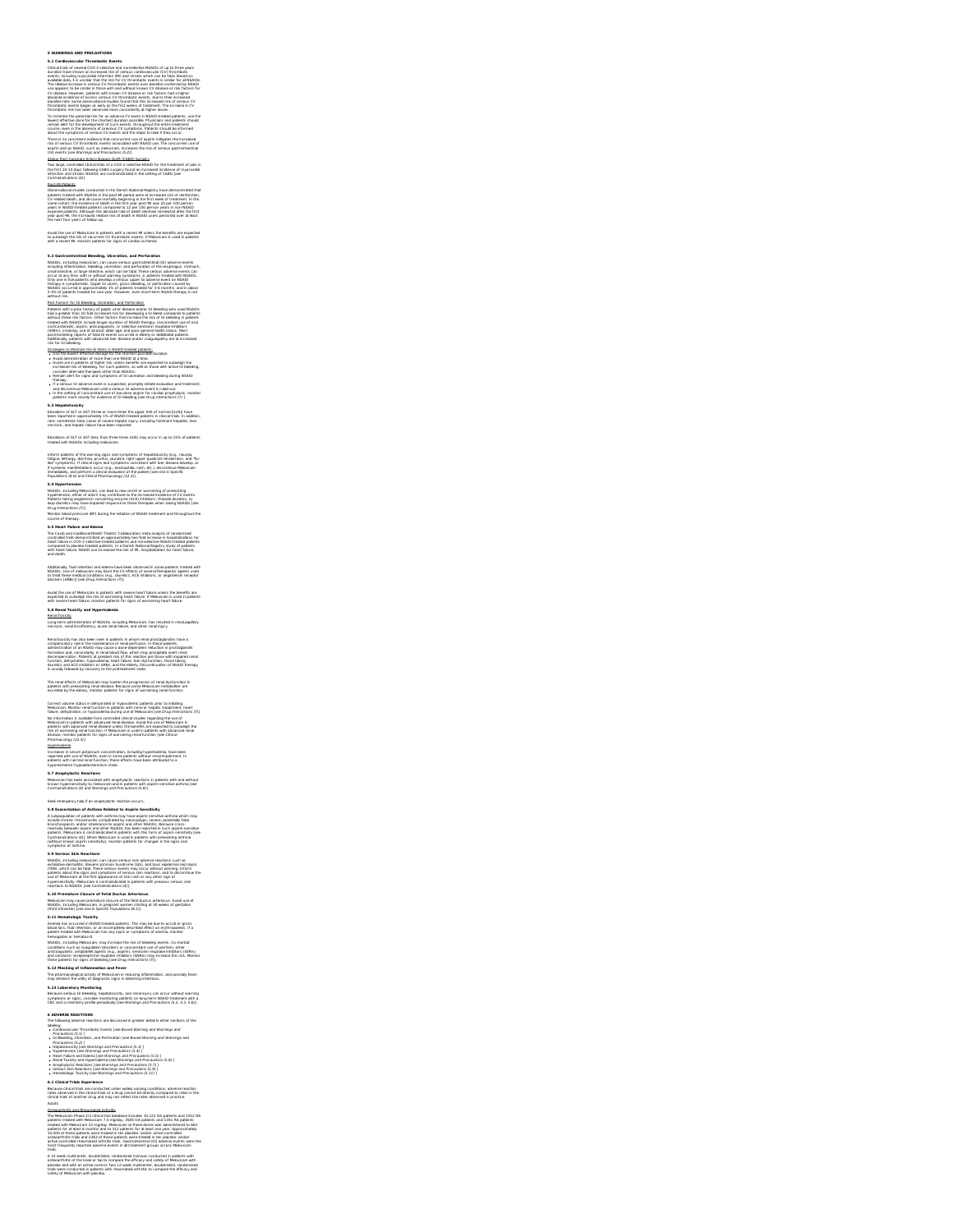Table 1a depicts adverse events that occurred in ≥2% of the Meloxicam treatment<br>groups in a 12-week placebo- and active-controlled osteoarthritis trial.<br>Table 1b depicts adverse events that occurred in ≥2% of the Meloxicam

Table 1a Adverse Events (%) Occurring in a2% of Meloxicam Patients in a 12-<br>Week Osteoarthritis Placebo- and Active-Controlled Trial **Placebo Meloxicam 7.5 mg daily Meloxicam <sup>15</sup> mg daily Diclofenac <sup>100</sup> mg daily No. of Patients 157 154 156 153 Gastrointestinal** 17.2 20.1 17.3 28.1 Abdominal pain 2.5 1.9 2.6 1.3 Diarrhea 3.8 7.8 3.2 9.2 Dyspepsia 4.5 4.5 4.5 6.5 Flatulence 4.5 3.2 3.2 3.9 Nausea 3.2 3.9 3.8 7.2 **Body as a Whole** Accident household 1.9 4.5 3.2 2.6 Edema<sup>2</sup> 2.5 1.9 4.5 3.3 Fall 0.6 2.6 0.0 1.3 Influenza-like symptoms 5.1 4.5 5.8 2.6 **C e ntral a n d Peripheral Nervous System** Dizziness 3.2 2.6 3.8 2.0 Headache 10.2 7.8 8.3 5.9 **Respiratory** Pharyngitis 1.3 0.6 3.2 1.3 Upper respiratory tract infection 1.9 3.2 1.9 3.3 **Skin** 2.5 2.6 0.6 2.0 Table 1b Adverse Events (%) Occurring in ≥2% of Meloxicam Patients in two 12-Week Rheumatoid<br>Arthritis Placebo- Controlled Trials No. of Patients<br> **ABO MARK READ MARK AREA**<br>**Gastrointestinal Disorders**<br> **ABO MARK READ MARK AREAD MARK AREAD MARK AREAD MARK AREAD MARK AREAD MARK AREAD MARK AREAD MARK AREAD MARK AREAD MARK AREAD MARK AREAD MARK AREAD MA** 1 2 \* †

| Maricea                                                                                                                                                                                                                                                                                                                                                                                                                                                                                            | 26 |    | રે પ્ર |
|----------------------------------------------------------------------------------------------------------------------------------------------------------------------------------------------------------------------------------------------------------------------------------------------------------------------------------------------------------------------------------------------------------------------------------------------------------------------------------------------------|----|----|--------|
| General Disorders and Administration Site Conditions                                                                                                                                                                                                                                                                                                                                                                                                                                               |    |    |        |
| Influenza.like ilness                                                                                                                                                                                                                                                                                                                                                                                                                                                                              |    |    |        |
| Infection and Infestations                                                                                                                                                                                                                                                                                                                                                                                                                                                                         |    |    |        |
| Upper Respiratory tract infections-<br>pathogen class unspecified!                                                                                                                                                                                                                                                                                                                                                                                                                                 |    |    |        |
| Musculoskeletal and Connective Tissue Disorders                                                                                                                                                                                                                                                                                                                                                                                                                                                    |    |    |        |
| oint related signs and symptoms!                                                                                                                                                                                                                                                                                                                                                                                                                                                                   |    |    |        |
| Nervous System Disorders                                                                                                                                                                                                                                                                                                                                                                                                                                                                           |    |    |        |
| Hearlanhed NYYS*                                                                                                                                                                                                                                                                                                                                                                                                                                                                                   |    | 64 |        |
| Skin and Subcutaneous Tissue Disorders                                                                                                                                                                                                                                                                                                                                                                                                                                                             |    |    |        |
| Rash NOS                                                                                                                                                                                                                                                                                                                                                                                                                                                                                           |    |    |        |
| - MedDRA preferred term: nausea, abdominal pain NOS, influenza-like iliness, headaches NOS, and rash NOS<br>MedDRA high level term (preferred terms); dyspeptic signs and symptoms (dyspeps)a, dyspeps)a apgrayabed, enuctation.<br>gastrointestinal intation), upper respiratory tract infections gathopen unspecified (lannotts NOS, pharynoltis NOS, sinusitis NOS), joint<br>related signs and symptoms (arthraigia, arthraigia aggregated, joint crepitation, joint effusion, joint swelling) |    |    |        |

## The adverse events that occurred with Meloxicam in ≥2% of patients treated short-term<br>(4 to 6 weeks) and long-term (6 months) in active-controlled osteoarthritis trials are<br>presented in Table 2.

|                                       | 4-6 Weeks Controlled Trials                                                               |          | 6 Month Controlled Trials |      |
|---------------------------------------|-------------------------------------------------------------------------------------------|----------|---------------------------|------|
|                                       | Meloxicam 7.5 mg daily Meloxicam 15 mg daily Meloxicam 7.5 mg daily Meloxicam 15 mg daily |          |                           |      |
| No. of Patients                       | 8955                                                                                      | 256      | 169                       | 306  |
| Gastrointestinal                      | 11.8                                                                                      | 180      | 26 K                      | 24.2 |
| Abdominal pain                        | 27                                                                                        | $^{2.3}$ | 47                        | 2.9  |
| Constipation                          | 0.8                                                                                       | $_{1.2}$ | 18                        | 2.6  |
| Diarrhea                              | 1.9                                                                                       | 27       | 59                        | 2.6  |
| Dyspepsia                             | २४                                                                                        | 74       | 89                        | 9.5  |
| Flatulence                            | 05                                                                                        | ô4       | २०                        | 2.6  |
| Nausea                                | $^{24}$                                                                                   | 4.7      | 4.7                       | 7.2  |
| Vomkina                               | 06                                                                                        | ň8       | 18                        | 2.6  |
| Body as a Whole                       |                                                                                           |          |                           |      |
| Accident household                    | n n                                                                                       | 0.0      | 06                        | 2.9  |
| Edema <sup>r</sup>                    | 0.6                                                                                       | $^{2.0}$ | 24                        | 1.6  |
| Pain                                  | 09                                                                                        | ንሰ       | 36                        | 5.2  |
| Central and Perioheral Nervous System |                                                                                           |          |                           |      |
| Dizziness                             | 11                                                                                        | 1.6      | 24                        | 2.6  |
| Headache                              | $^{24}$                                                                                   | 27       | 36                        | 2.6  |
| Hematologic                           |                                                                                           |          |                           |      |
| <b>Anoma</b>                          | 0.1                                                                                       | ô ô      | z,                        | 2.9  |
| Musculoskeletal                       |                                                                                           |          |                           |      |
| Arthraíoia                            | n s                                                                                       | ΰñ       | दर                        | 13   |
| Back pain                             | n s                                                                                       | ô4       | २०                        | 07   |
| Psychiatric                           |                                                                                           |          |                           |      |
| Insomnia                              | 0.4                                                                                       | ô ô      | 36                        | 1.6  |
| Respiratory                           |                                                                                           |          |                           |      |
| Coughing                              | 0.2                                                                                       | n R      | 24                        | 1.0  |
| Upper respiratory tract infection     | 0.2                                                                                       | 0.0      | श्रे रे                   | 75   |
| Skin                                  |                                                                                           |          |                           |      |
| Prunkus                               | 0.4                                                                                       | $^{1.2}$ | 24                        | 00   |
| Rachi                                 | 0.3                                                                                       | $^{1.2}$ | २०                        | 1.3  |
| Urinary                               |                                                                                           |          |                           |      |
| Micturition frequency                 | 01                                                                                        | 0.4      | 24                        | 1.3  |
| Urinary tract infection               | 0.3                                                                                       | ô4       | 47                        | 69   |

**Body as a Whole allergic reaction**, face edema, fatigue, fever, hot flushes, malaise, syncope, weight decrease, weight increase **Cardiovascular** angina pectoris, cardiac failure, hypertension, hypotension, myocardial infarction, vasculitis

**Skin and Appendages** alopecia, angioedema, bullous eruption, photosensitivity reaction, pruritus, sweating increased, urticaria

## Higher doses of Meloxicam (22.5 mg and greater) have been associated with an<br>increased risk of serious GI events; therefore, the daily dose of Meloxicam should not<br>exceed 15 mg.

| exceed 15 mg.                                                                                                                                                                                                                                                                                                                                                                                                                                                                                                                                                                                                                                                                                                                                                                                                                                                                                                                                                                                                                         |
|---------------------------------------------------------------------------------------------------------------------------------------------------------------------------------------------------------------------------------------------------------------------------------------------------------------------------------------------------------------------------------------------------------------------------------------------------------------------------------------------------------------------------------------------------------------------------------------------------------------------------------------------------------------------------------------------------------------------------------------------------------------------------------------------------------------------------------------------------------------------------------------------------------------------------------------------------------------------------------------------------------------------------------------|
| Portatrice                                                                                                                                                                                                                                                                                                                                                                                                                                                                                                                                                                                                                                                                                                                                                                                                                                                                                                                                                                                                                            |
| Pauciarticular and Polyarticular Course Juvenile Rheumatoid Arthritis (IRA)                                                                                                                                                                                                                                                                                                                                                                                                                                                                                                                                                                                                                                                                                                                                                                                                                                                                                                                                                           |
| Three hundred and eighty-seven patients with pauciarticular and polyarticular course IRA<br>were exposed to Meloxicam with doses ranging from 0.125 to 0.375 mg/kg per day in<br>three clinical trials. These studies consisted of two 12-week multicenter, double-blind.<br>randomized trials (one with a 12-week open-label extension and one with a 40-week<br>extension) and one 1-year open-label PK study. The adverse events observed in these<br>pediatric studies with Meloxicam were similar in nature to the adult clinical trial<br>experience, although there were differences in frequency, In particular, the following<br>most common adverse events, abdominal pain, vomiting, diarrhea, headache, and<br>ovrexia, were more common in the pediatric than in the adult trials. Rash was reported<br>n seven (<2%) patients receiving Meloxicam. No unexpected adverse events were<br>dentified during the course of the trials. The adverse events did not demonstrate an age<br>or gender-specific subgroup effect. |
| The following is a list of adverse drug reactions occurring in $<$ 2% of patients receiving<br>Meloxicam in clinical trials involving approximately 16,200 patients.                                                                                                                                                                                                                                                                                                                                                                                                                                                                                                                                                                                                                                                                                                                                                                                                                                                                  |
|                                                                                                                                                                                                                                                                                                                                                                                                                                                                                                                                                                                                                                                                                                                                                                                                                                                                                                                                                                                                                                       |

**Central and Peripheral Nervous System**convulsions, paresthesia, tremor, vertigo

**Special Senses** abnormal vision, conjunctivitis, taste perversion, tinnitus **Urinary System** albuminuria, BUN increased, creatinine increased, hematuria, renal failure

**Heart Rate and Rhythm** arrhythmia, palpitation, tachycardia **Hematologic** leukopenia, purpura, thrombocytopenia **Liver and Biliary System** ALT increased, AST increased, bilirubinemia, GGT increased, hepatitis **Metabolic and Nutritional** dehydration **Psychiatric** abnormal dreaming, anxiety, appetite increased, confusion, depression, nervousness, somnolence **Respiratory** asthma, bronchospasm, dyspnea

### **6.2 Post Marketing Experience**

The Moneting advance matches in boxels and the parameteristic description and the matches and the matches and the matches are considered in the matches of the matches and considered in the matches of the matches and consi

**7 DRUG <b>INTERACTIONS**<br>See Table 3 for clinically significant drug interactions with meloxicam. See also Warnings<br>and Precautions (5.2, 5.6, 5.11) and Clinical Pharmacology (12.3).

|                               | Table 3 Clinically Significant Drug Interactions with Meloxicam                                                                                                                                                                                                                                                                                                                                         |
|-------------------------------|---------------------------------------------------------------------------------------------------------------------------------------------------------------------------------------------------------------------------------------------------------------------------------------------------------------------------------------------------------------------------------------------------------|
|                               | <b>Orugs that Interfere with Hemostasis</b>                                                                                                                                                                                                                                                                                                                                                             |
| Clinical Immach               | Nebsican and anticage later several man as pyrenist effect on bleeding. The concentrate use of mebody and articage later and and ince in creased risk of series theories between being compared to the series of dugs that int                                                                                                                                                                          |
| intervention:                 | Monitor patients with concombant use of Meloxicam with anticoapulants (e.o., warfarin), antiplatelet appents (e.o., aspirin), selective serotonin reuptake inhibitors (SSRIs), and serotonin rorepinephrine reuptake inhibitor                                                                                                                                                                          |
| Aspirin                       |                                                                                                                                                                                                                                                                                                                                                                                                         |
| <b>Incal Impact</b>           | Controlled chical studies showed that the concombant use of NSAIDs and anabosic doses of aspirin does not produce any greater therapeutic effect than the use of NSAIDs above. In a clinical study, the concombant use of an N                                                                                                                                                                          |
| intervention:                 | loncombant use of Meloxicam and low dose aspirin or analogsic doses of aspirin is not generally recommended because of the increased risk of bleeding Isee Warnings and Precautions (5.11)). Meloxicam is not a substitute for                                                                                                                                                                          |
|                               | <b>ACE Inhibitors, Angiotensin Receptor Blockers, or Beta-Blockers</b>                                                                                                                                                                                                                                                                                                                                  |
| Clinical Impa                 | liminish the anthypertensive effect of angiotensin converting enzyme (ACE) inhibitors, angiotensin receptor blockers (ARBs), or beta-blockers (including propranolol)<br>n nationts who are elderly unknowledged finduling those on duratir therany) or have renal innairment coadministration of an NSAID with ACF inhibitors or ARRs may result in deterioration of renal function are result and res |
| :ntervention                  | During concombant use of Meloxicam and ACE inhibitors. ARBs. or beta-blockers, monitor blood oressure to ensure that the desired blood pressure is obtained. During concombant use of Meloxicam and ACE inhibitors or ARBs in<br>wdrated. Assess renal function at the beginning of the concomitant treatment and periodically thereafter.                                                              |
| <b>Diuretics</b>              |                                                                                                                                                                                                                                                                                                                                                                                                         |
| Clinical Impac                | línical studies, as well as post-<br>marketing observations, showed that NSAIDs reduced the natriuretic effect of bog diuretics (e.g., furosemide) and thiazide diuretics in some patients. This effect has been attributed to the NSAID inhibition of renal presta                                                                                                                                     |
| Intervention:                 | During concomitant use of Meloxicam with diuretics, observe patients for signs of worsening renal function, in addition to assuring diuretic efficacy including antifypertensive effects Isee Warnings and Precautions (5.6).                                                                                                                                                                           |
| Lithium                       |                                                                                                                                                                                                                                                                                                                                                                                                         |
| Clinical Impact:              | WSAIDs have produced elevations in plasma lthum levels and reductions in renal ithium clearance. The mean minimum lthium concentration increased 15%, and the renal clearance decreased by approximately 20%. This effect has                                                                                                                                                                           |
| Intervention:                 | During concomitant use of Meloxicam and Ithium, monitor patients for signs of Ethium toxicity.                                                                                                                                                                                                                                                                                                          |
| Methotrexate                  |                                                                                                                                                                                                                                                                                                                                                                                                         |
| Clinical Impact:              | Concomitant use of NSAIDs and methotrecate may increase the risk for methotrecate toxicity (e.g., neutropenia, thrombocytopenia, renal dysfunction                                                                                                                                                                                                                                                      |
| Intervention:                 | During concomitant use of Meloxicam and methotrexate, monitor patients for methotrexate toxicity.                                                                                                                                                                                                                                                                                                       |
| Cyclosporine                  |                                                                                                                                                                                                                                                                                                                                                                                                         |
|                               | Clinical Impact: Concomitant use of Meloxicam and cyclosporine may increase cyclosporine's nephrotoxicity.                                                                                                                                                                                                                                                                                              |
| ntervention:                  | During concomitant use of Meloxicam and cyclosporine, monitor patients for signs of worsening renal function                                                                                                                                                                                                                                                                                            |
| <b>NSAIDs and Salicylates</b> |                                                                                                                                                                                                                                                                                                                                                                                                         |
| Clinical Impact:              | Concombant use of meloxicam with other NSAIDs or salcylates (e.g.; difunisal; salsalate) increases the risk of GI toxicity, with little or no increase in efficacy Isee Warnings and Precautions (5.2)].                                                                                                                                                                                                |
| ntervention:                  | he concomitant use of meloxicam with other NSAIDs or salicylates is not recommended.                                                                                                                                                                                                                                                                                                                    |
| Pemetrexed                    |                                                                                                                                                                                                                                                                                                                                                                                                         |
| Incal Impact:                 | Concomitant use of Meloxicam and pemetrexed may increase the risk of pemetrexed-associated myelosuppression, renal, and GI toxicity (see the pemetrexed prescribing information                                                                                                                                                                                                                         |
|                               | During concomitant use of Meloxicam and pernetrexed: in patients with renal impairment whose creatinine clearance ranges from 45 to 79 millimin; monitor for myelosuppression; renal and GI toxicity.                                                                                                                                                                                                   |
| ntervention                   | Patients taking meloxicam should interrupt dosing for at least five days before, the day of, and two days following permitrexed administration.                                                                                                                                                                                                                                                         |
|                               | n nationts with creatining clearance holive 45 ml (min_the concomitant administration of moinvicam with nemetreved is not recommended                                                                                                                                                                                                                                                                   |

Coltis, dry mouth, duodenal ulcer, eructation, esophagtis, gastric ulcer, gastritis, gastroesophageal reflux, gastrointestinal hemorrhage, hematemesis, hemorrhagic duodenal ulcer, intestinal perforation, melena, pancreatit

**8 USE IN SPECIFIC POPULATIONS 8.1 Pregnancy** Risk Summary trimester) [see Warnings and Precautions (5.10)].

Use of NSAIDs, including Meloxicam, during the third trimester of pregnancy increases<br>the risk of premature closure of the fetal ductus arteriosus. Avoid use of NSAIDs,<br>including Meloxicam, in pregnant women starting at 30

The wave translated as a set of second distribution (i.e., the second as a set of second and the second of second distribution of second and second the second of second and second and second the second of second and  $\alpha$ 

Labor or Delivery<br>There are no studies on the effects of Meloxicam during labor or delivery. In animal<br>studies, NSAIDs, including meloxicam, inhibit prostaglandin synthesis, cause delayed<br>parturition, and increase the inci studies, NSAIDs, including meloxicam, inhibit prostaglandin synthesis, cause delayed<br>parturition, and increase the incidence of stillbirth.<br>Data

Animal Diam<br>Mission and the state of the state of the mission of the program rate during facial<br>Mission and the state of the state of the state of the state of the<br>Mission and the state of the state of the state of the sta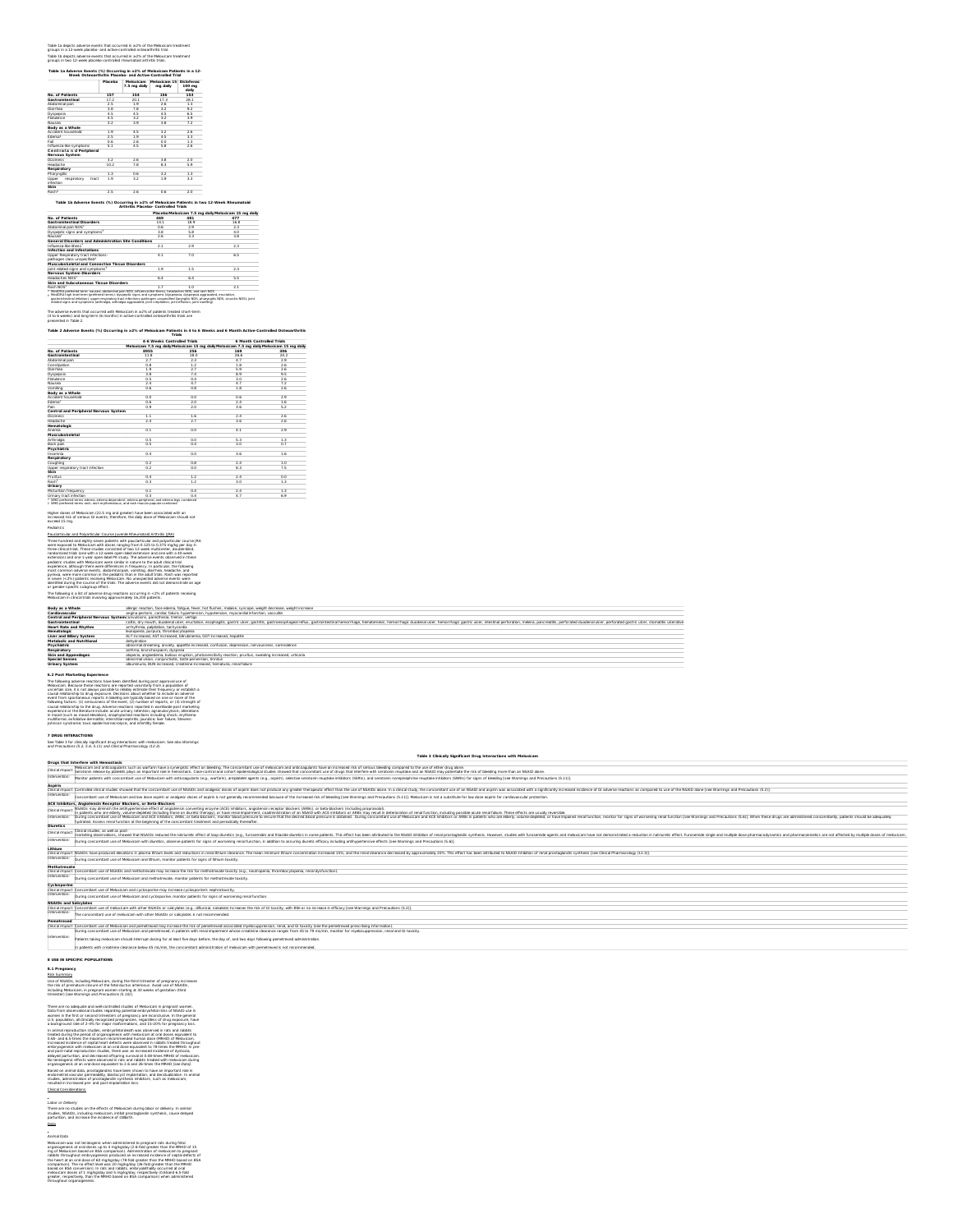## Orali administration of maloxicam to pregnant rats during lake gestation through lactation<br>increased the incidence of dystocia, delayed parturition, and decreased offspring<br>survival at meloxicam doses of 0.125 mg/kglday or

8.2 Lectadorum<br>There are no human data available on whether melaxicani is present in human mile, or<br>Om the effects on breastfed infants, or on milk production. The developmental and health<br>ownthe, of termstified infants, o

<u>Data</u><br>Animal Data<br>Meloxicam was present in the milk of lactating rats at concentrations higher than those<br>in plasma.

E.) Females and Makes of Reproductive Peterstial<br>Infinite: Interaction of activity of the Constantine Commission and Constantine (SAC), including<br>Makes an University and activity of a constant of the Commission and Law<br>Mak

The safety and effectiveness of meloxicam in pediatric JRA patients from 2 to 17 years<br>of age has been evaluated in three clinical trials [see Dosage and Administration (2.3),<br>Adverse Reactions (6.1) and Clinical Studies (

**EX detailed the analysis (a)** the property of the star of product (a) is the USED in secondary of the star of the star of the star of the star of the star of the star of the star of the star of the star of the star of th

8.7 Renal Impairment<br>No dose adjustment is necessary in patients with mild to moderate renal impairment.<br>Patients with severe renal impairment have not been studied. The use of Matoscam in<br>subjects with severe renal impair

10 OVERIODSAGE<br>Symptoms (Sobwing acude NSAID overdosages have been typically limited to lethargy,<br>drowsiness, nastesa, vomiting, and epipatric pain, which have been pennrally reversible<br>with supportive care. Gastrointestin

## Manage patients with symptomatic and supportive care following an NSAID overdosage.<br>There are no specific antidotes. Consider emesis and/or activated charcoal (60 to 100<br>oranns in adults. 1 to 2 oranns oer ko of body weigh

osmotic cathartic in symptomatic patients seen within four hours of ingestion or in<br>patients with a large overdosage (5 to 10 times the recommended dosage). Forced<br>diuresis, alkalinization of urine, hemodialysis, or hemope

There is limited experience with meloxicam overdosage. Cholastyramine is known to<br>accelerate the clearance of meloxicam. Accelerated removal of meloxicam by 4 g oral<br>doses of cholastyramine given three times a day was demo

## 11 DESCRIPTION<br>Melos'cam Triblets USP are a nonsteroidal anti-influenzatory drug (NSAID). Each taiblet<br>contains 7.5 mg or 15 mg malaxicam for oral administration. Meloscicam is chemically<br>designated as 4-hydroxy-2-methyl-N



## **Chemical Structure** Meleoscam is a pastel yelber sold, practically insoluble in water, with higher solubility<br>abserved in strong actis and bases. It is very slightly soluble in methanol. Meleoscam has<br>an apparent particlen coefficient (log P)

## The inactive ingredients in Meloxicam tablets USP include colloidal silicon dioxide,<br>crospovidone, lactose monohydrate, magnesium stearate, microcrystalline cellulose,<br>povidone and sodium citrate dihydrate.

## **12 CLINICAL PHARMACOLOGY**

**12.1 Mechanism of Action**

Melascam has avalyaci, sub-filmematory, and artistynts proportions.<br>The mechanism of action of Melascam, it as that of other KSUDs, is not completely approach to the control of the<br>mechanism of action of the control propor

ablantificant - Soundainly of resinction convertion RPS themen is trajector does.<br>In the comparation in the convertise of the state of the state of the state of the state of the state of the s<br>contract convertise in the st

| Table 4 Single Dose and Steady-State Pharmacokinetic Parameters for Oral 7.5 mg and 15 mg Meloxicam (Mean and % CV)". |                                  |               |                             |                     |                |                |                                                                                                                                                                  |
|-----------------------------------------------------------------------------------------------------------------------|----------------------------------|---------------|-----------------------------|---------------------|----------------|----------------|------------------------------------------------------------------------------------------------------------------------------------------------------------------|
|                                                                                                                       |                                  |               |                             | <b>Steady State</b> |                |                | <b>Single Dose</b>                                                                                                                                               |
|                                                                                                                       | Pharmacokinetic Parameters (%CV) |               |                             |                     |                |                | Healthy male adults (Fed) <sup>t</sup> Elderly males (Fed) <sup>t</sup> Elderly females (Fed) <sup>t</sup> Renal failure (Fasted) Hepatic insufficiency (Fasted) |
|                                                                                                                       |                                  |               | 7.5 mm <sup>2</sup> tablets | 15 mm canculas      | 15 mn cansules | 15 mm canculas | 15 mn cancules                                                                                                                                                   |
| м                                                                                                                     |                                  |               |                             |                     |                |                |                                                                                                                                                                  |
| <b>Cours</b>                                                                                                          |                                  | <b>Fug/mL</b> | 1.05.(20)                   | 2.3(59)             | 3.2.1241       | 0.59.68        | 0.84(29)                                                                                                                                                         |
|                                                                                                                       |                                  | FA-T          | 4 4 4 4 4 5 6               | F 43 5 0            | 0.1233         | 4.4003         | 3.0.1070                                                                                                                                                         |

## <u>ing and a strategy in the strategy of the strategy of the strategy of the strategy of the strategy of the stra<br>Out the strategy of the strategy of the strategy of the strategy of the strategy of the strategy of the strate</u> max<br>1/2<br>/<sub>2</sub>/1<sup>5</sup>

\* The<br>† notu<br>‡ Nelo<br>§ V2/f

Food and Articles (Effects (m. 1990)<br>Andreas Maria (m. 1990)<br>Andreas Maria (m. 1990)<br>Andreas Maria (m. 1990)<br>Andreas Maria (m. 1990)<br>Andreas Maria (m. 1991)<br>Andreas Maria (m. 1991)<br>Andreas Maria (m. 1991)<br>Andreas Maria (m.

Metadosim<br>Relativismo in entertaine) metabolismo in the laser. Metaculam metabolismi include 3:<br>Consideration of a prince metabolismically by Aprica provider metabolismical and a subscription of a prince metabolismically a

Melaxicam escrittés is predominatibly in the form of metabolises, and occurs to equal<br>esterist in the urine and faces. Only traces of the unchanged parent compound are<br>esteristed in the urine (i). 2%) and foces (1,8%). The

dose of meloxicam decreased the AUC of meloxicam by 50%.<br>The mean elimination half-life (t1,2) ranges from 15 hours to 20 hours. The elimination<br>half-life is constant across dose levels indicating linear metabolism within Specific Populations

### Pediatric

After ence in 25. major gas also an encertainment and also achievely states and 0.375 of the states and 0.575 of the states and also constructed to the state states and 0.575 of the states and 0.575 of the states and 0.57

Elistiyi makis (a:55 years of ago) exhibitable makistacin plasma concontrations and<br>ago) had a 47% higher ALICss and 32% higher Crows c as compared to younger<br>ago) had a 47% higher ALICss and 32% higher Crows c as compared

## -----<br>Young females exhibited slightly lower plasma concentrations relative to young males.<br>After single doses of 7.5 mg Meloxicam, the mean elimination half-life was 19.5 hours.

αλλη και το διαδικού και το διαδικού και το διαδικού και το διαδικού και το διαδικού και το διαδικού και το δια<br>είναι το διαδικού το διαδικού και το διαδικού και το διαδικού και το διαδικού και το διαδικού και το διαδικο

Meloxicam pharmacokinetics have been investigated in subjects with mild and moderate renal impairment. Total drug plasma concentrations of meloxicam decreased and total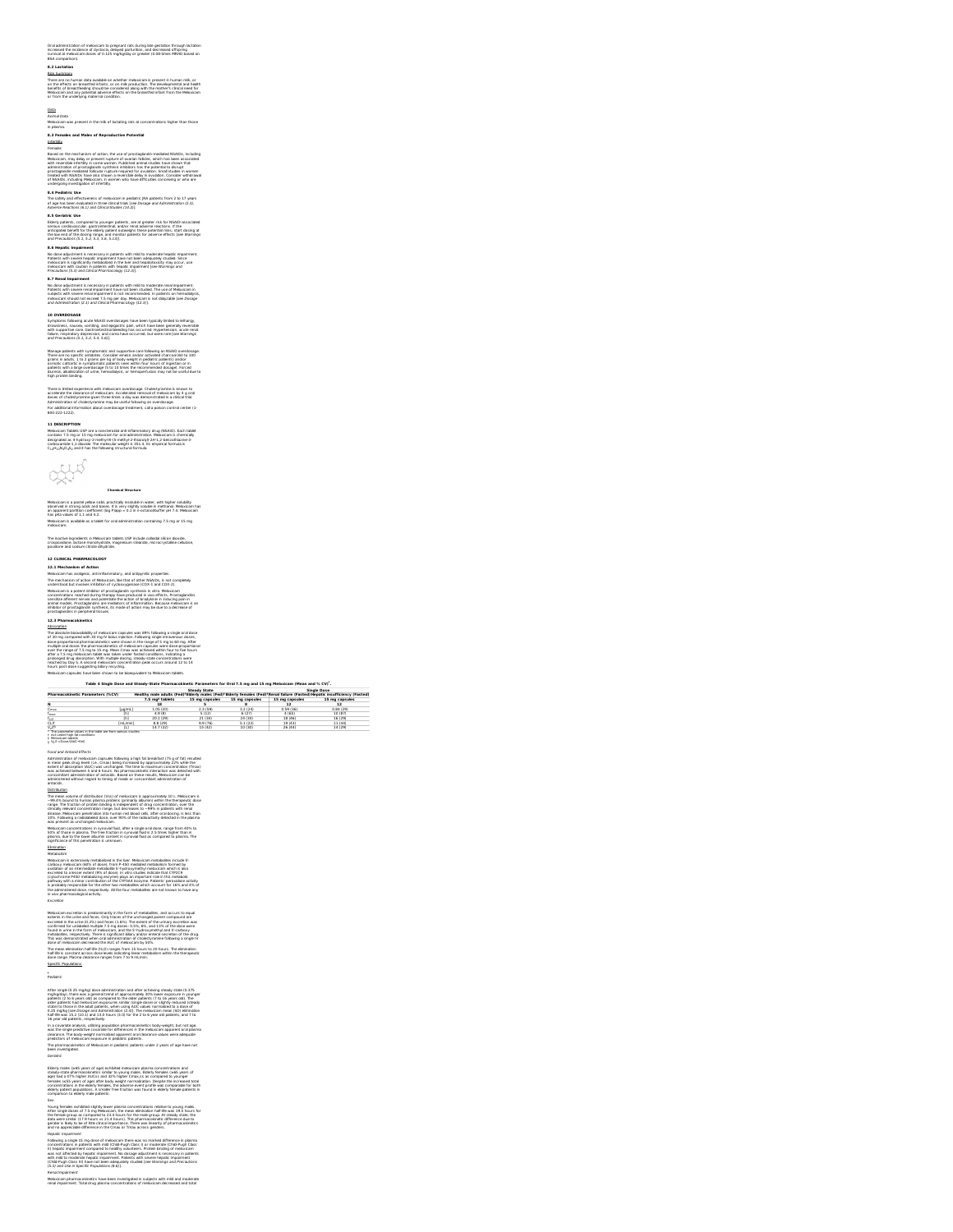Cain area of methods in Kercelesch and Direct control in the state of the property of the state of the state of the state of the state of the state of the state of the state of the state of the state of the state of the s

Following a single dose of meloxicam, the free Criux splasma concentrations were higher<br>in patients with renal fallure on chronic hemodialysis (15% free fraction) in comparison to<br>healthy volunteers (0.3% free fraction). H

## Dany Internation RSAddise<br>Acquiries When NSAddise were administered with aspirin, the problem binding of NSA(Ds<br>were reduced, although the classrates of free NSA(I) was not althout. When National is<br>administered with aspir

## C'holastyramine: Pretreatment for four days with chokestyramine significantly increased<br>the clearance of melosicsm by SO%. This resulted in a decrease in t<sub>1.02</sub> from 19.2 hours<br>to 12.5 hours, and a 35% reduction in thic,

Cimetidine: Concomitant administration of 200 mg cimetidine four times daily did not<br>alter the single-dose pharmacokinetics of 30 mg meloxicam. Digoxér: Meloxicam 15 mg once daily for 7 days did not alter the plasma concentration<br>profile of digoxin after β-acetyldigoxin administration for 7 days at clinical doses. In vitro<br>testing found no protein binding drug int

Libhum: In a study conducted in healthy subjects, mean pre-dose lithium concentration<br>and AUC were increased by 21% in subjects receiving lithium doses ranging from 804 to<br>1072 mg twice daily with meloxicam 15 mg QD every

Mesophone Ake Amaly In 3.1 for the weak of Figure 1.1 for the second of the second of the second second terms of the second of the second of the second of the second of the second of the second of the second of the second

13 MONCLIMCAL TOXICO COOP<br>13 March 2004 - March 2004 (March 2004), Impalment of Fertility<br>There was no increase in burnor incidence in long-term carcinogenicity studies in rats<br>There was no increase in burnor incidence in

Muta<u>penesis</u><br>Meloxicam was not mutagenic in an Ames assay, or clastogenic in a chromosome<br>aberration assay with human lymphocytes and an in vivo micronucleus test in mouse<br>Impairment of Fertility.<br>Impairment of Fertility.

Meloxicam did not impair male and female fertility in rats at oral doses up to 9 mg/kg/day<br>in males and 5 mg/kg/day in females (up to 5.8- and 3.2-times greater, respectively, than<br>the MRHD based on BSA comparison).

 $14.4$  Church, at TUDNE<br>The use of Mobilization and Rheumatelell Arthritis and symptoms of estimativities of<br>The use of Mobilization (or the tracement of the signs and symptoms of estimativities of<br>the tree and hip was ev

# The same of Modescale for the measurement of which and produced sections of extension of the measurement of the measurement of the measurement of the measurement of the measurement of the measurement of the measurement of

**14.2 Juvenile Rheumatoid Arthritis (JRA) Pauciarticular and Polyarticular Course** The use of Meloxicam for the treatment of the signs and symptoms of pauciarticular or<br>polyarticular course Juvenile Mheumatoid Arthritis in patients 2 years of age and older<br>was evaluated in two 12-week, double-blind, para

Bisch Koriste konkted föres americanspersent att fram det föreste differentare. In both<br>In mytologikar (15 mg maximum), and nagrassen data föres and metalskapel in förestare.<br>In mytologikar (15 mg maximum), and nagrassen d

17 PATIENT COUNSELING INFORMATION<br>Advise the patient to read the FDA-approved patient labeling (Medication Guide) that<br>Additional Medication Guides can be obtained by calling Unichem at 1-866-<br>Additional Medication Guides Inform patients, families or their caregivers of the following information before initiating therapy with an NSAID and periodically during the course ofongoing therapy.

Advise patients to be alert for the symptoms of cardiovascular thrombotic events,<br>including chest pain, shortness of breath, weakness, or slurring of speech, and to<br>and Precautions (5.1).<br>alstrointestinal Bleading. Utserat Advise patients: to report symptoms of ulcerations and bleeding, including epipaticle<br>pain, dyspepsia, melena, and hematemesis to their healthcare provider. In the setting of<br>increosed risk for the signs and symptoms of GI H<u>enatotovicky</u><br>Inform patients of the warning signs and symptoms of hepatotoxicky (e.g., nausee,<br>Tatigue, kethargy, diarrhea, pruritus, jaundice, right upper quadrant tenderness, and "flu-<br>like's symptoms). If these occur Heart Failure and Edisma.<br>Advise patients to be alert for the symptoms of congestive heart failure including<br>shortness of breath, unexplained weight gain, or edems and to contact their healthcare<br>provider if such symptoms <u>Anaphylactic Reactions.</u><br>Inform patients of the signs of an anaphylactic reaction (e.g., difficulty breathing,<br>swelling of the face or throat). Instruct patients to seek immediate emergency help if<br>these occur [see Contra

Advise patients to stop Meloxicam tablets immediately if they develop any type of rash<br>and to contact their healthcare provider as soon as possible [see Warnings and<br>Female Fertility Advise females of reproductive potential who desire pregnancy that NSAIDs, including<br>Meloxicam tablets, may be associated with a reversible delay in ovulation [see *Use in*<br>Specific Populations (8.3)].

Inform pregnant women to avoid use of Meloxicam tablets and other NSAIDs starting at<br>30 weeks gestation because of the risk of the premature closing of the fetal ductus<br>arteriosus (see Warninos and Precautions (5.10) and U Avail Concomitant Use on Malalita<br>Inform patients: that the concomitant use of Meloxicam tablets with other NSAIDs or<br>saleystice (e.g., diffured), saksilable is not recommended slue to the increased risk of<br>gastrointestina

<u>Use of NSAIDs and Low-Dose Aspirin</u><br>Inform patients not to use low-dose aspirin concomitantly with Meloxicam tablets until<br>they tak to their healthcare provider [see Drug Interactions (7)].<br>For current prescribing informa

Medication Guide for Nonsteroidal Anti-inflammatory Drugs (NSAIDs)<br>What is the most important information I should know about medicines called Nonsteroidal Anti-inflammatory Drugs (NSADs)?<br>NSAIDs can cause serious side effects, including:<br>• Increased risk of a heart attack or stroke that can lead to death . This risk<br>may happen early in treatment and may i in which counting down of NSADS.<br>The interval of the state of the state of the state and the state of the state of the state of the state of the state of the state of the state of the state of the state of the state of the

is amythme during use<br>and the market states and the resulting increases with the market of the market of the market of the market of<br>but may rated during an ulter or to be disned to the clinary larger of the state of the s

Cardiovascular Thrombotic Events

Serious Skin Reactions

Fetal Toxicity

Manufactured by:<br>**UNICHEM LABORATORIES LTD.**<br>Pilerne Ind. Estate,<br>Pilerne, Bardez, Goa 403511, India<br>Manufactured for:

East Brunswick, NJ 08816 09-R-11/2020 13012881 **SPL MEDGUIDE**

**OUNICHEM** 

o drinking alcohol<br>o older age

16 MW SUPPLIED/STORAGE AND HANDLING<br>Product: 50090-0986<br>NDC: 50090-0986 - 07 TABLET in a BOTTLE<br>NDC: 50090-0986-1 14 TABLET in a BOTTLE<br>NDC: 50090-0986-2 30 TABLET in a BOTTLE<br>NDC: 50090-0986-3 60 TABLET in a BOTTLE<br>NDC: 5